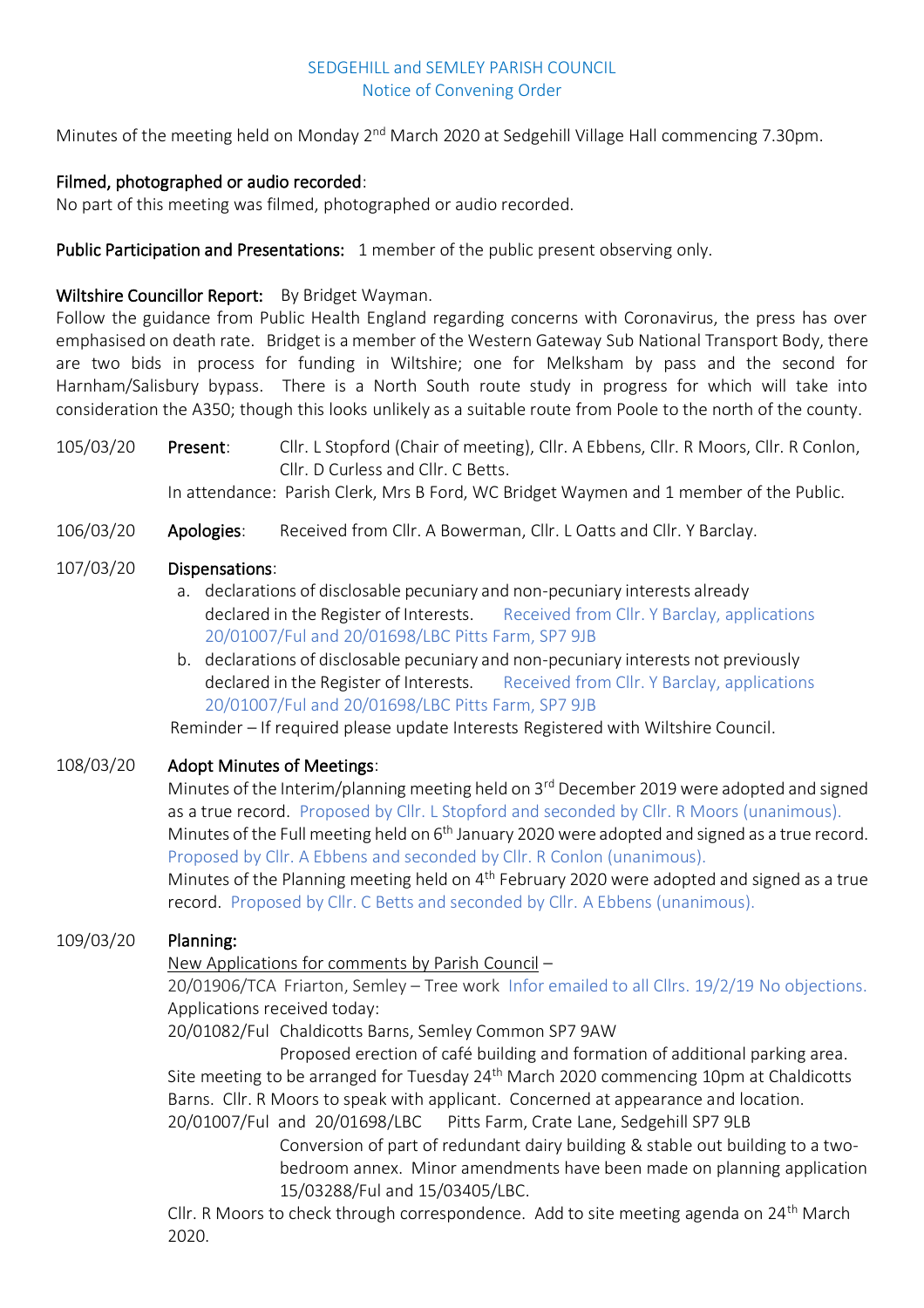Applications Pending decision by Wiltshire Council –

20/00008/TCA Kirton Farm, Semley Common, Semley SP7 9AS WC target date 10/3/20 Willow Tree, remove to be replaced by similar tree.

20/00358/Ful Hilltop, Barkers Hill, Semley. SP7 9BH WC target date 19/6/20 Two storey rear extension and replacement out-building

For Information -

Shaftesbury Neighbourhood Plan - Reg 16 consultation information emailed to all Cllrs 7/2/20

## 110/03/20 Matters for Consideration:

- a. Insurance Policy Full details emailed to Cllrs. L Stopford, R Moors and D Curless. All agreed policy has sufficient cover but agreed a periodic review should be carried out next year as recommended by Clerk. Proposed by Cllr R Moors and seconded by Cllr. D Curless (unanimous) to pay premium due £207.77
- b. Speed Indicator Device Cllr. D Curless reported 5 quotations received todate ranging between £1,800/£2,000 and the varying advances and disadvantages between manufactures. Subject to funds available at the end of this financial year all agreed for Cllr. D Curless to arrange purchase of SID up to the sum of £2,000. Proposed by Cllr. D Curless and seconded by Cllr. R Conlon (5 in favour, 1 abstention). It was asked if two further locations could be considered; Station Road Semley and Hugglers Hole. Proposed by Cllr. C Betts and seconded by Cllr. D Curless to raise issue at CATG. **ACTION: Cllr. D Curless.**
- c. Website annual hosting and domain fee.  $\overline{ACTION}$ : Item for next agenda.
- d. Donation towards refurbishment of toilets at Sedgehill Village Hall. A number of fundraising events held to help raise funds. Following a lengthy debate, it was agreed the Clerk to look into CIL funding criteria, currently the PC holds £392.70 also raised was the current condition of the car park area; could CIL be used towards this? ACTION: Item for next agenda.

# 111/03/20 Finance:

a. Income & Expenditure Report – as at  $29<sup>th</sup>$  February 2020.

Current account balance £7,317.30 Reserves account balance £1,941.88 The following payments listed are included in the balances above: Community First Insurance ck 000920, SLCC subscription (pro-rata) ck 000921, PAYE dd/ck 000922 and expenses ck 000923. Proposed by Cllr. L Stopford and seconded by Cllr. A Ebbens to pay the above payments and the account balances represents a true record of accounts.

#### 112/03/20 Police/Community Safety Reports: No report received.

# 113/03/20 Area Board Report:

- South West Wiltshire Area Board on 29<sup>th</sup> January 2020 update (LS) unable to attend.
- Next South West Area Board meeting on 18<sup>th</sup> March 2020. 6.30pm at the Nadder Centre, Tisbury. Main theme to consider the issue of young people's mental health.

# 114/03/20 **Health & Wellbeing Report:** Clinical Commissioning Group (CCG) are merging services over the next 5 years to share resources.

Defibrillator checks are all good and 1<sup>st</sup> Responder refresher training organised for Thursday 28<sup>th</sup> May 2020 at St Leonards Church, Semley, full details to be advertised in Parish Magazine. *Afternote: Due to COVID-19 this training will most likely be postponed. Cllr. A Ebbens will put notice in May issue of Parish Magazine.*

115/03/20 Rights of Way Report: Update Cllr. A Ebbens Nothing to report.